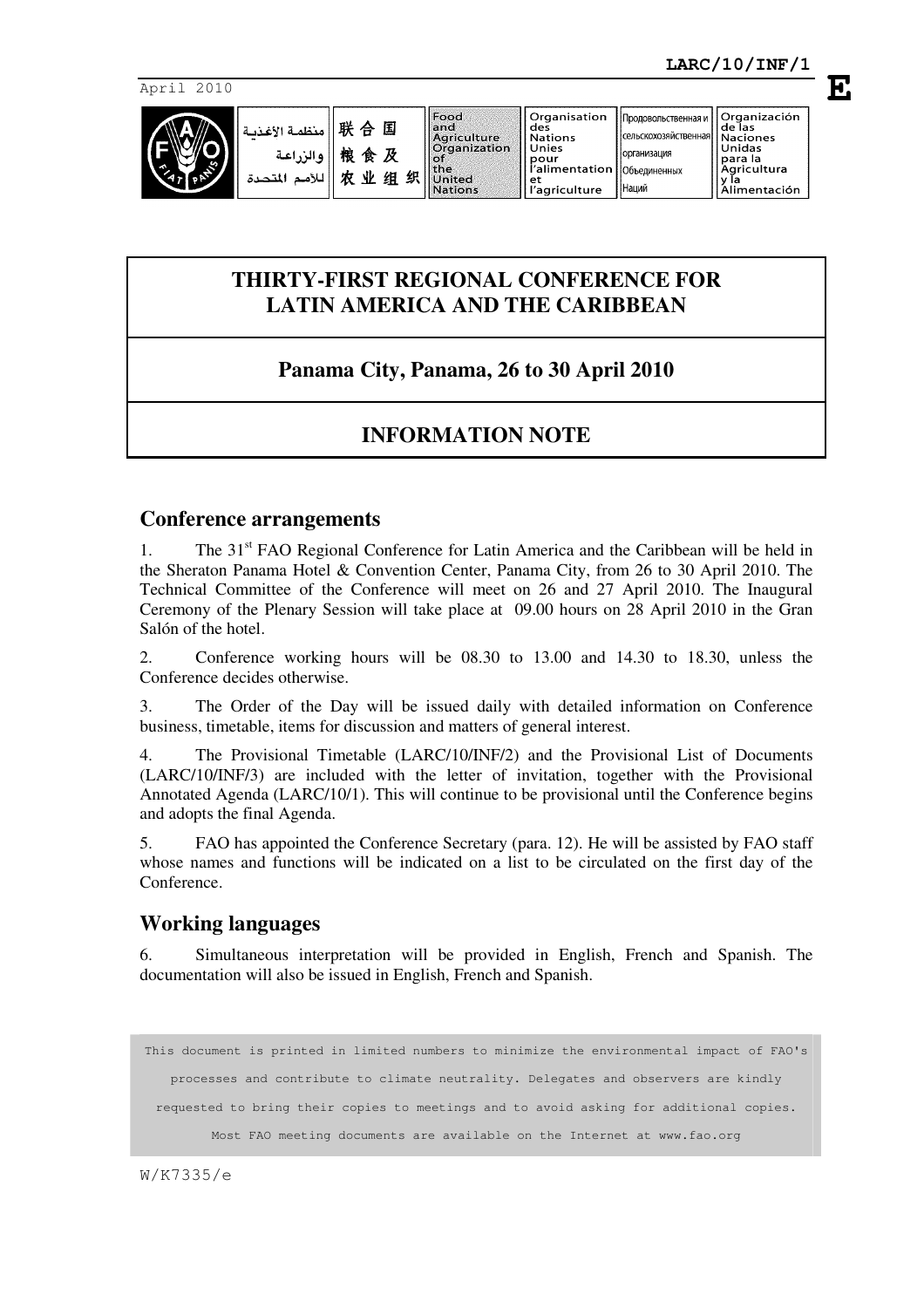### **Press liaison and information**

7. During the Conference, the FAO Information Officer, assisted by the Officer appointed by the Government of Panama, will liaise with the press and handle public information matters.

8. Journalists will be accredited in the Press Office set up in the "La Caleta" room, on presentation of two passport-size photographs and a letter of assignment from their employer.

### **Documentation**

9. Working documents will be sent to all invited governments and organizations before the start of the Conference and will also be available on the Internet at http://www.rlc.fao.org*.* Documents produced during the Conference will be available to participants at the documents distribution desk located in the lobby of the Plenary meeting room, where staff will also deliver mail and messages, and be available for general information.

### **Draft recommendations**

10. Delegates wishing to submit draft recommendations or other documents that require the adoption of a decision by the Conference should deliver the Spanish or English text to the Conference Secretariat, if possible in three typed copies. Delegations wishing to circulate other written material relating to the Conference agenda should provide the Secretariat with 100 copies in Spanish, 50 in English and 10 in French.

#### **Advance communication of statement texts**

11. Delegates are kindly requested to provide in advance to the Conference Secretariat three typed copies of statements in order to facilitate the work of the Secretariat and the interpreters.

#### **Correspondence**

12. All correspondence relating to the Regional Conference should be addressed to the Conference Secretary at the following address:

**Conference Secretary** Mr Guilherme Schuetz 31<sup>st</sup> FAO Regional Conference for Latin America and the Caribbean FAO Regional Office for Latin America and the Caribbean Casilla 10095 Santiago, Chile E-Mail: rlc-conferencia@fao.org Fax: (56-2) 923-2001 /02 Tel: (56-2) 923-2229 / 923-2309

13. Delegates and observers will have access to public telephones and information on travel and tourism at the Conference site.

14. During the Conference, computers with Internet connection will be available to delegates and observers in an area near to the meeting rooms.

### **Entry formalities for Panama**

15. Delegates attending the Conference should contact the Embassy or Consulate of Panama to enquire about entry requirements. The Panamanian Government will inform all its representations of this event and will request their support in processing visa applications. Where there is no diplomatic mission in a particular country, participants should send to the Conference Secretary their full name, as stated on their passport; date and place of birth; nationality; passport number, date and place of issue and validity; and duration of stay in Panama, so that an entry visa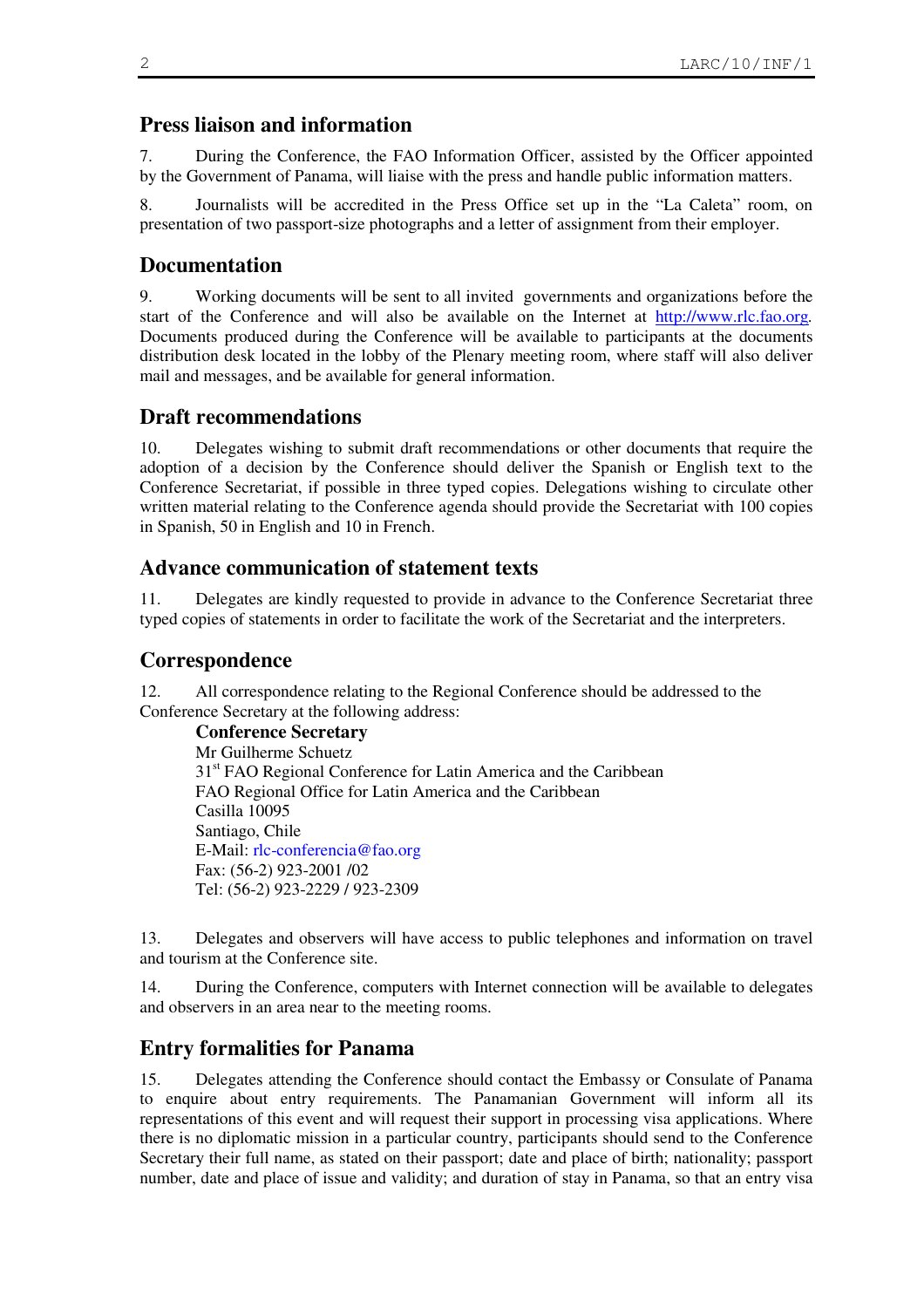can be requested from the relevant authorities. The invitation to attend the Regional Conference should be shown to the Panamanian Diplomatic Representation to facilitate the visa process.

16. Panama recommends vaccination against yellow fever for all travellers coming from or going to countries with risk of transmission.

17. Participants are requested to provide advance notice of their arrival (at least four weeks before travelling). They should indicate the date and time their arrival, the carrier and flight number and any other relevant information. This will help expedite customs formalities and hotel transfer. Participants are advised to label their luggage clearly to facilitate identification and avoid delays on arrival at the airport.

18. The Panamanian authorities will arrange to meet participants on their arrival, assisting them with entry formalities, customs, baggage claim and hotel transfer. Similar arrangements will be made on their departure.

19. Participants are advised to contact on arrival the travel agency in the Conference building to confirm their return flights and receive information on the programme of visits organized for their accompanying party.

## **Foreign exchange and banking services**

20. The official Panamanian currency is the Balboa, although the US dollar is also legal tender, both serving to pay for all transactions on the national territory, in tourist establishments and other commercial or public service locations. International credit cards are also accepted. Automated teller machines are available in the hotel lobby for the withdrawal of cash in US dollars.

## **First aid**

21. Medical attention and first aid care will be available on a 24-hour basis in the Hotel Sheraton.

## **Registration**

22. Registration will take place in the lobby of the Gran Salón on Sunday 25 April between 12:00 and 17:00 hours, and on Monday 26 April from 08.00 hours. All participants are kindly requested to register as soon as possible so they can receive their identification badges. A provisional list of participants will be issued on the first day of the Conference and subsequently amended as necessary. Any correction or addition to the list should be notified to the Conference Secretariat. Only duly accredited and registered participants will receive badges giving them access to Conference facilities.

## **Accreditation**

23. Participants are reminded that they will need duly authorized credentials to certify their status as Delegate (representative of a member country) or Observer (representative of an institution) at the Conference.

## **Receptions**

24. Delegates wishing to host receptions are requested to inform the Conference Secretariat as soon as possible after their arrival, so that a programme of receptions can be drawn up. Formal dress is required at the Inaugural Ceremony.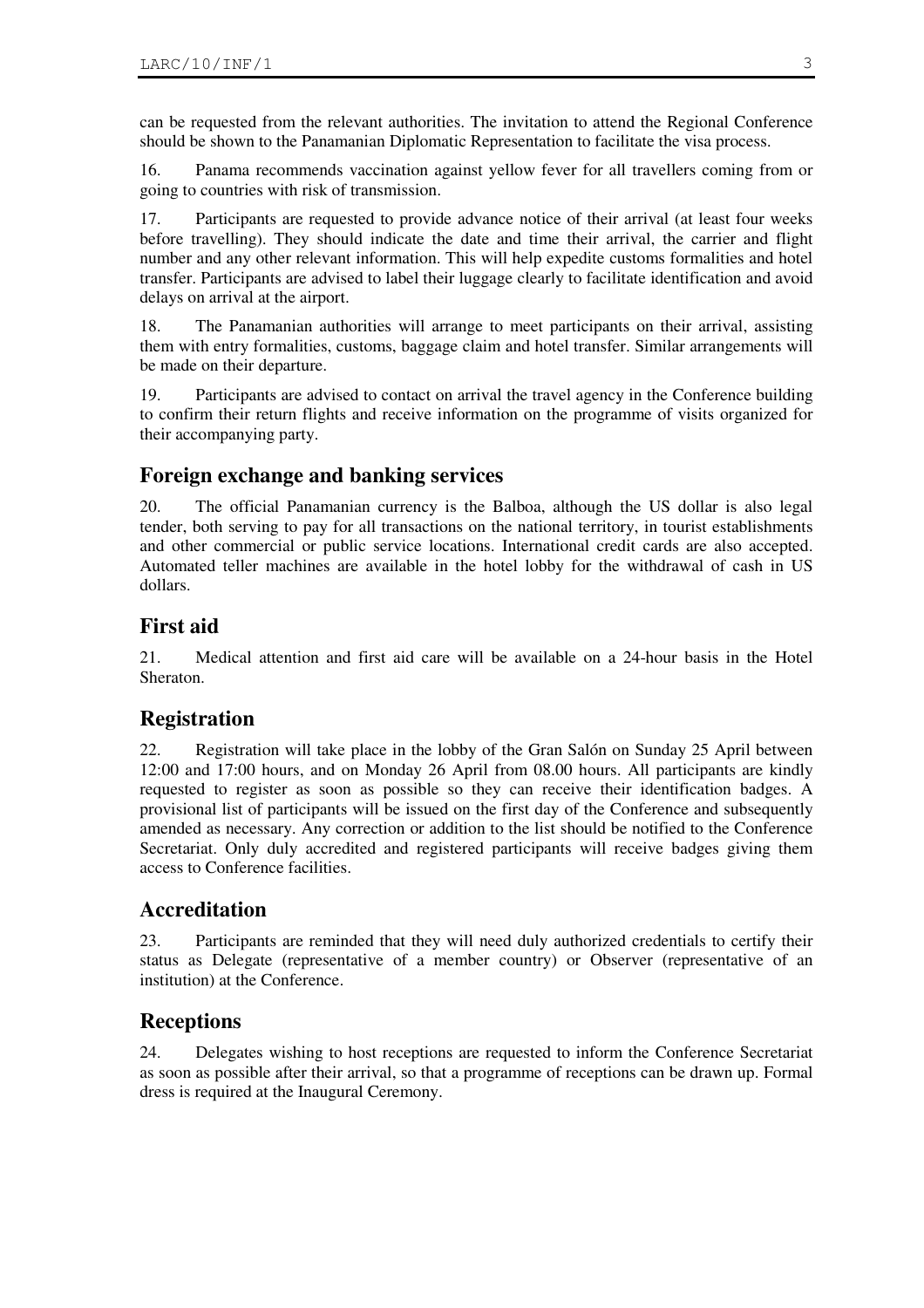# **Climate**

25. Panama City is at sea level. In April it has a minimum temperature of 23°C and a maximum of 35°C, with relative humidity of 75%. The rainy season begins towards the end of the month. There is no risk of hurricanes as Panama lies to the south of the hurricane belt.

# **Electricity**

26. The electrical current in Panama is 120 volts and 60 Hz. The hotel also has 220 volts.

# **Hotel accommodation**

27. Requests for hotel reservation should be made using the attached form in Appendix A, which should be sent as soon as possible to the Conference Secretariat at the indicated address. Reservation requests will be held until **8 April 2010**. After that date reservations will not be at the special rates indicated below.

28. The average cost of a meal in Panama City is 15 to 25 USD.

29. The Conference Secretariat has made special arrangements for all participants to stay at the **Sheraton Panama Hotel & Convention Center**, as follows:

> Via Israel y Calle 77 San Francisco Panama City Telephone (507) 305-5100

| Type of room                                 | <b>USD</b> |
|----------------------------------------------|------------|
| Deluxe single                                | 140        |
| Deluxe double                                | 140        |
| <b>Executive Suite single</b>                | 170        |
| Executive Suite double                       | 170        |
| $+10\%$ hotel tax, buffet breakfast included |            |